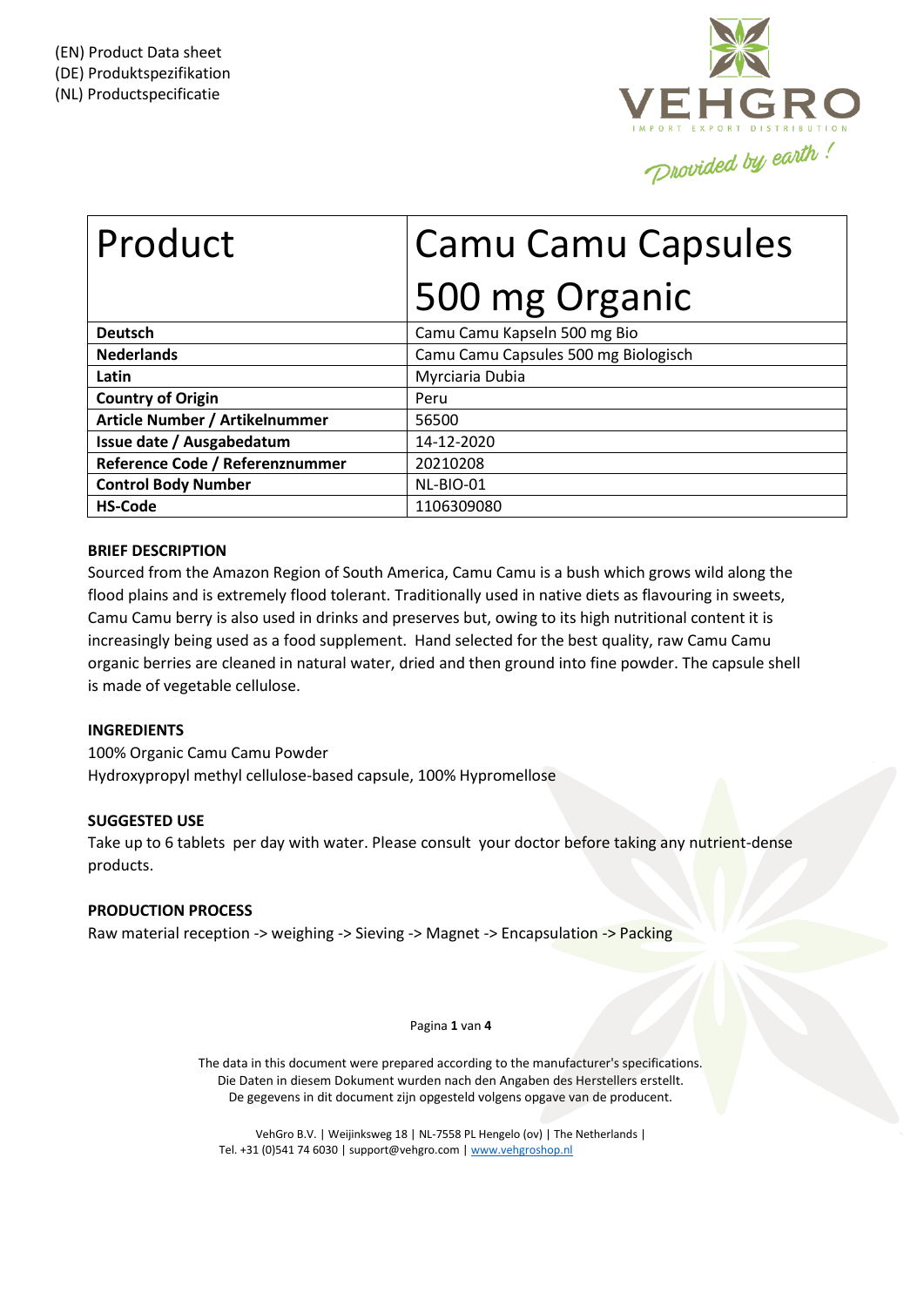

# **PACKAGING/ NET WEIGHT**

Food Contact packaging/ 12.5kg (5000 Capsules x 5)

# **SHELF LIFE & STORAGE**

24 months from date of manufacturer. Store in a cool, dry place, do not freeze, and keep away from strong direct light.

| <b>NUTRITIONAL INFORMATION</b> | <b>Per 100g</b> | <b>Units</b> |
|--------------------------------|-----------------|--------------|
| Energy                         | 1322/314        | KJ/kCal      |
| Fat                            | 2.4             | g            |
| of which saturates             | 0.9             | g            |
| of which mono-unsaturates      | 1.0             | g            |
| of which polyunsaturates       | 0.4             | g            |
| Carbohydrate                   | 57              | g            |
| of which sugars                | 4.2             | g            |
| Fibre                          | 22              | g            |
| Protein                        | 5.0             | g            |
| Salt                           | 0               | g            |

# **ALLERGEN STATEMENT**

We hereby certify that Organic Bulk Camu Camu Capsules sold by Vehgro B.V. does not contain any substances causing allergies or intolerances as ingredients or by possibility of cross contamination. The list of allergens which are likely to cause adverse reactions in susceptible individuals is provided in Annex II of Regulation (EU) No 1169/2011. Please note that this statement is based on the information provided by the manufacturer of the product.

# **AUTHENCITY**

Organic Bulk Camu Camu Capsules are 100% natural and does not contain any additives such as sugars, acids, colorants, preservatives, etc.

#### Pagina **2** van **4**

The data in this document were prepared according to the manufacturer's specifications. Die Daten in diesem Dokument wurden nach den Angaben des Herstellers erstellt. De gegevens in dit document zijn opgesteld volgens opgave van de producent.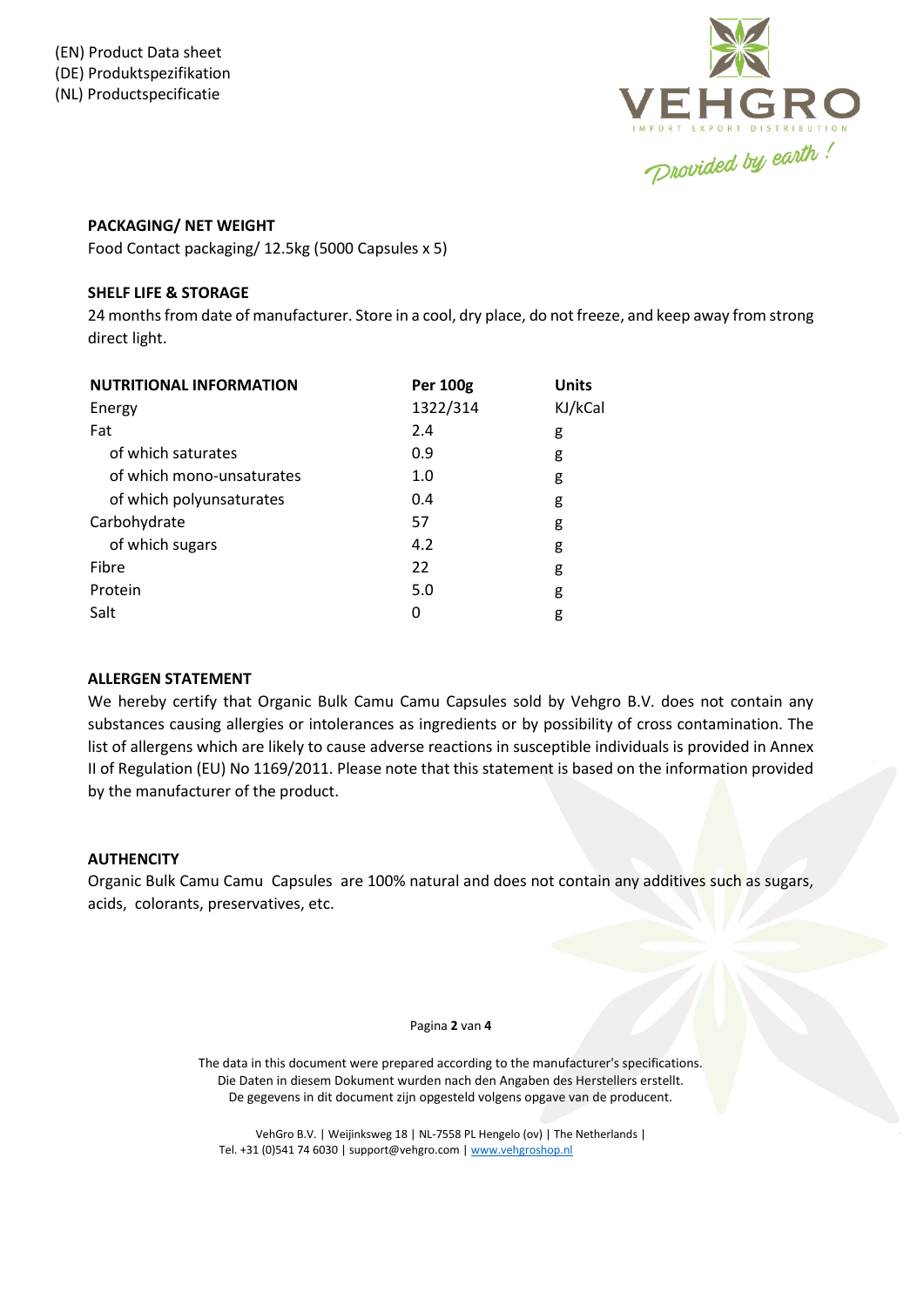

## **GMO FREE**

Organic Bulk Camu Camu Capsules are not subject to genetic modifications. Process controls are in place to ensure no accidental contamination with genetically modified materials, or materials derived thereafter, can occur. We hereby certify that Organic Bulk Camu Camu capsules not subject to labeling under EU Regulations 1829/2003/EC and 1830/2003/EC on genetically modified food and feed.

## **PESTICIDES**

Organic Bulk Camu Camu Capsules complies with the requirements outlined in Council Regulation (EC) No. 834/2007 (and consecutive amendments). It also complies with Soil Association strict organic farming standards. During the manufacturing process the product and the packaging materials are not exposed to pesticides or pesticide residues. Pesticides are not stored on site, nor used in the manufacturing or warehousing areas.

## **IRRADIATION**

The product has not been irradiated and complies with the EU regulation 1999/3/EC.

## **BSE STATEMENT**

Organic Bulk Camu Camu Capsules are produced exclusively from plant source, and does not contain any components from animal origin. It has not been derived from any animal source, and has not come into contact with any components of animal origin.

## **RESIDUAL SOLVENTS**

No residual solvents are used in the manufacturing process.

# **LEVEL OF UNDESIRABLE SUBSTANCES**

The strictly controlled production process of Organic Camu camu Powder ensures that the undesirable substances levels (heavy metals, PAH, mycotoxins, etc.) are below the limits identified by EU legislation (Commission regulation No 2073/2005, No 1881/2006 and consecutive amendments), including the recommendations provided by EFSA on food contaminants.

#### Pagina **3** van **4**

The data in this document were prepared according to the manufacturer's specifications. Die Daten in diesem Dokument wurden nach den Angaben des Herstellers erstellt. De gegevens in dit document zijn opgesteld volgens opgave van de producent.